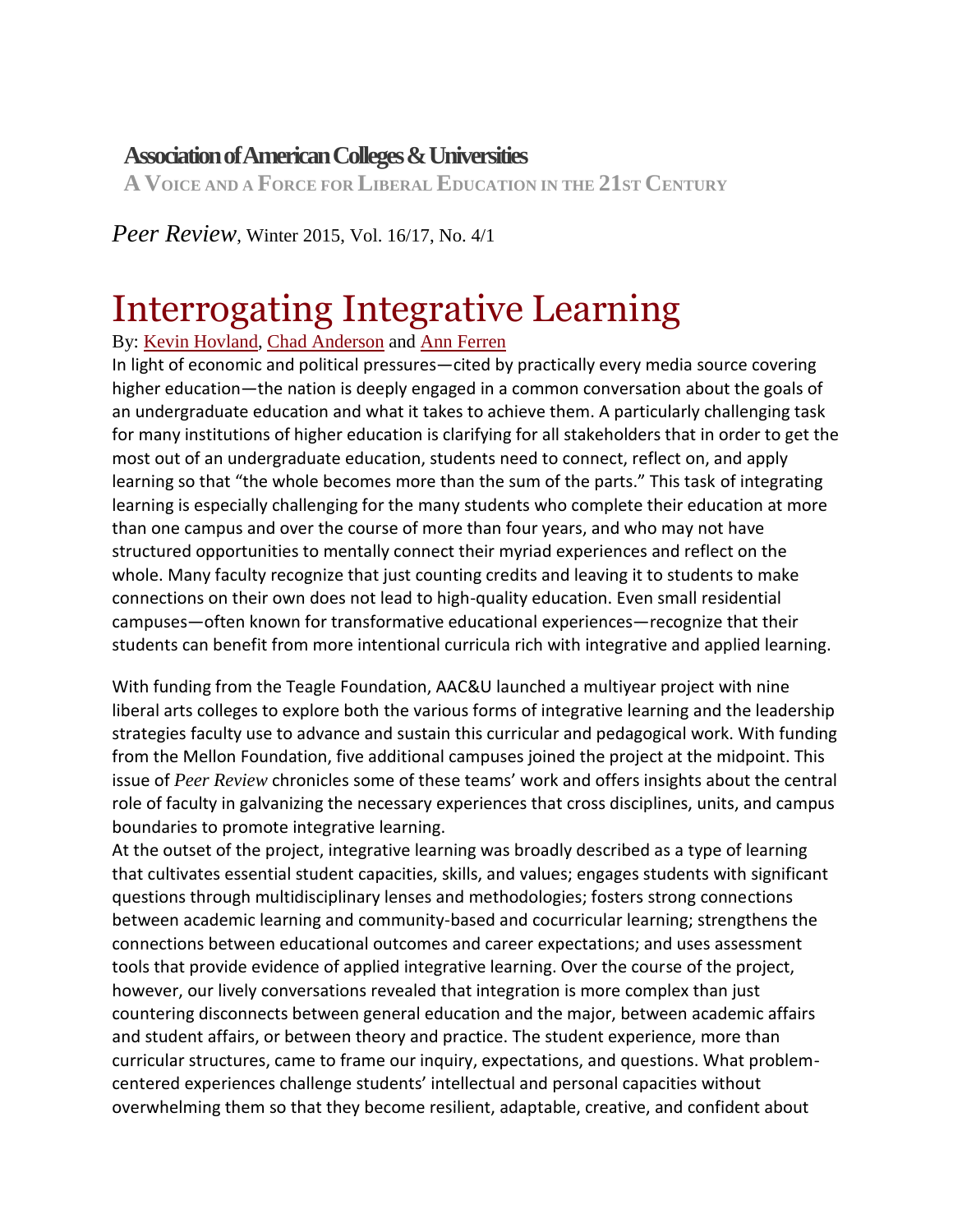their futures? What types of interactions with faculty, advisors, or professional staff provide students with guidance but do not usurp agency? Are our practices of integrative liberal learning inclusive and supportive for all students? While this group of short case studies emphasizes change processes and faculty roles, their major theme is student success.

#### **Inventories of Curricular Practices**

The Faculty Leadership for Integrative Liberal Learning (FLILL) project began with participants conducting a campus inventory of the integrative learning practices at their institution. Each campus had several exciting examples of integrative learning to share but soon realized that (1) many of the practices had grown up organically and relied on the interest of a few faculty, (2) in many cases not all students participated, and (3) to a large extent, standard quality assurance processes such as assessment, program review, and accreditation had limited impact in evaluating and/or strengthening the integrative learning experiences.

Strategic planning and faculty interest were noted as the most important impetuses for creating courses with a multi-disciplinary lens or strengthening the connection between classroom and community. However, as participants reviewed where integrative learning experiences were anchored, they noticed that most of the integrative learning was front-loaded into first-year seminars and general education requirements before it tailed off in subsequent years with faculty being less explicit about integrative outcomes in either the major or in capstone work. As a result, several projects addressed the importance of understanding integrative learning as foundational. The Wagner College case study highlights its effort to provide additional follow-up to their strong First-Year Experience, thus filling a gap in what is a carefully constructed, longstanding four-year program. Spelman College joined the project midway, just as the college was preparing to implement a four-year developmental curriculum called My Integrative Learning Experience (MILE); Spelman's case illustrates the importance of preparing all faculty in order to help them empower the whole student.

Even though the project teams identified missed opportunities, the inventories were also reassuring because they revealed many positive, previously established curricular elements that fostered integrative learning and only needed strengthening or connecting rather than requiring an entirely new initiative. The Wheaton College case study describes the college's work to refresh its signature interdisciplinary program, Connections, by providing students with additional structured opportunities for applied work and experiential learning to cultivate their capacities for analyzing and acting in a complex world. The Bard College team members describe their intention to connect five powerful core experiences, in which all students and all faculty already participate, through a cumulative portfolio that will strengthen reflection on academic and personal growth. Of particular note is the value placed on faculty guidance so that students are more aware of their own goals and progress and consequently take greater responsibility for their education.

As the FLILL project progressed, our discussions moved from a focus on the forms and process of integrative learning to an exploration of integrative outcomes. What began as an effort to create more coherent curricular designs and assignments that emphasize interdisciplinary work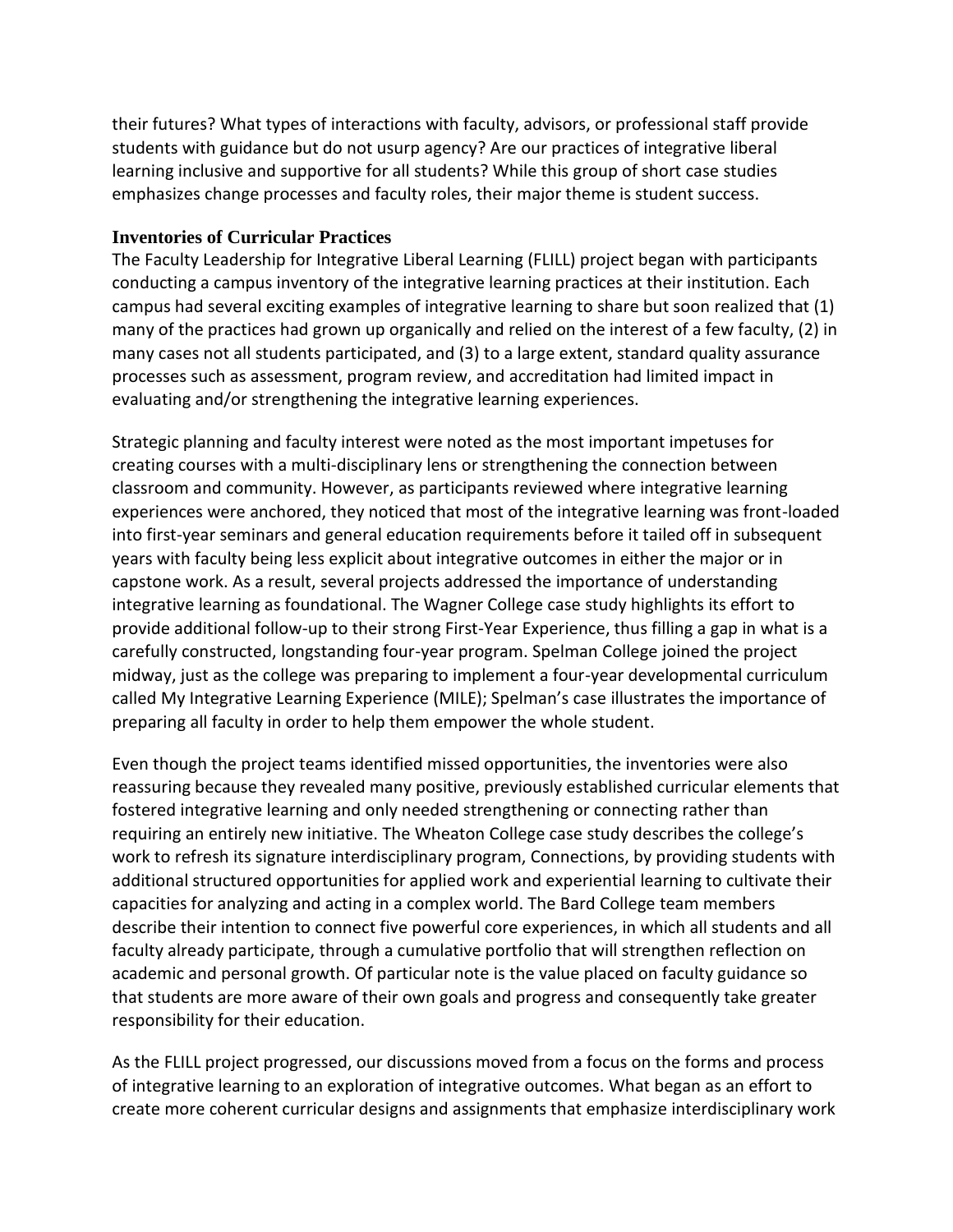and progressively challenging opportunities to practice skills in diverse settings, for example, was enhanced by a growing appreciation of education as a creative experience for each student. These experiences allowed students to draw upon previous learning to address complex problems and develop new insights. Any formulaic list of structures, outcomes, assignments, and pedagogies intended to promote integrative learning cannot fully capture the spirit of inquiry, discovery, and personal connections that are necessary for deep and meaningful learning. In short, to advance integrative work requires a shift in emphasis from what faculty can do to what students can do.

### **Collaborative Faculty Leadership**

In addition to developing a better understanding of the forms and approaches to integrative learning, the FLILL project focused on how this work is initiated and nurtured. Faculty leadership is key to curricular change processes, and we assumed that small campuses had an easier time of engaging their faculty in conversations that would connect their work. Despite surface similarities among the participating institutions, context, campus culture, and timing emerged as critical variables. In some instances, new administrative leadership prompted intensive rethinking of the undergraduate experience as part of a new strategic plan, whereas for others, the stability of the administration and curriculum called for a strategy to overcome inertia. The Mount Holyoke College curriculum-to-career case study describes a well-developed strategic process for engaging all stakeholders in the future of the institution and its students. Thoughtful braiding together of multiple conversations created momentum to institutionalize integrative learning and rebrand its liberal arts curriculum.

For some campuses, a long history of faculty learning together was already in place to support a new conversation, whereas for others creating new formal and informal learning spaces would be necessary for their projects. Clark University and Allegheny College represent two different approaches and contexts for making visible the time and place for faculty learning. Indeed, a careful reading of all of the cases reveals important lessons about the role of administrators, how faculty take ownership of projects, and the importance of a supportive faculty community. Many of the "lessons learned" can provide guidance to all types of campuses, especially the recognition that faculty cannot do this work alone. The Reality Check by Skidmore College participants highlights several strategies to establish common ground so that administrators and faculty—who by definition operate with different perspectives—can work together.

Although faculty typically claim sole ownership of the curriculum, the initial campus inventories also pointed to important roles for professional staff in connecting classrooms to cocurricular requirements, community projects, and work experiences—all opportunities for integrative learning. As campus teams shared their work over the course of this project, the traditional definitions of "curriculum" and "faculty" changed significantly. Almost every article in this issue suggests that an inclusive community of faculty, staff, and administrators modeling integrative work is an essential foundation for students' integrative learning. Equally important, participants concluded that not only do students need more experience with synthesizing knowledge, addressing complex problems, reconciling contradictory points of view, and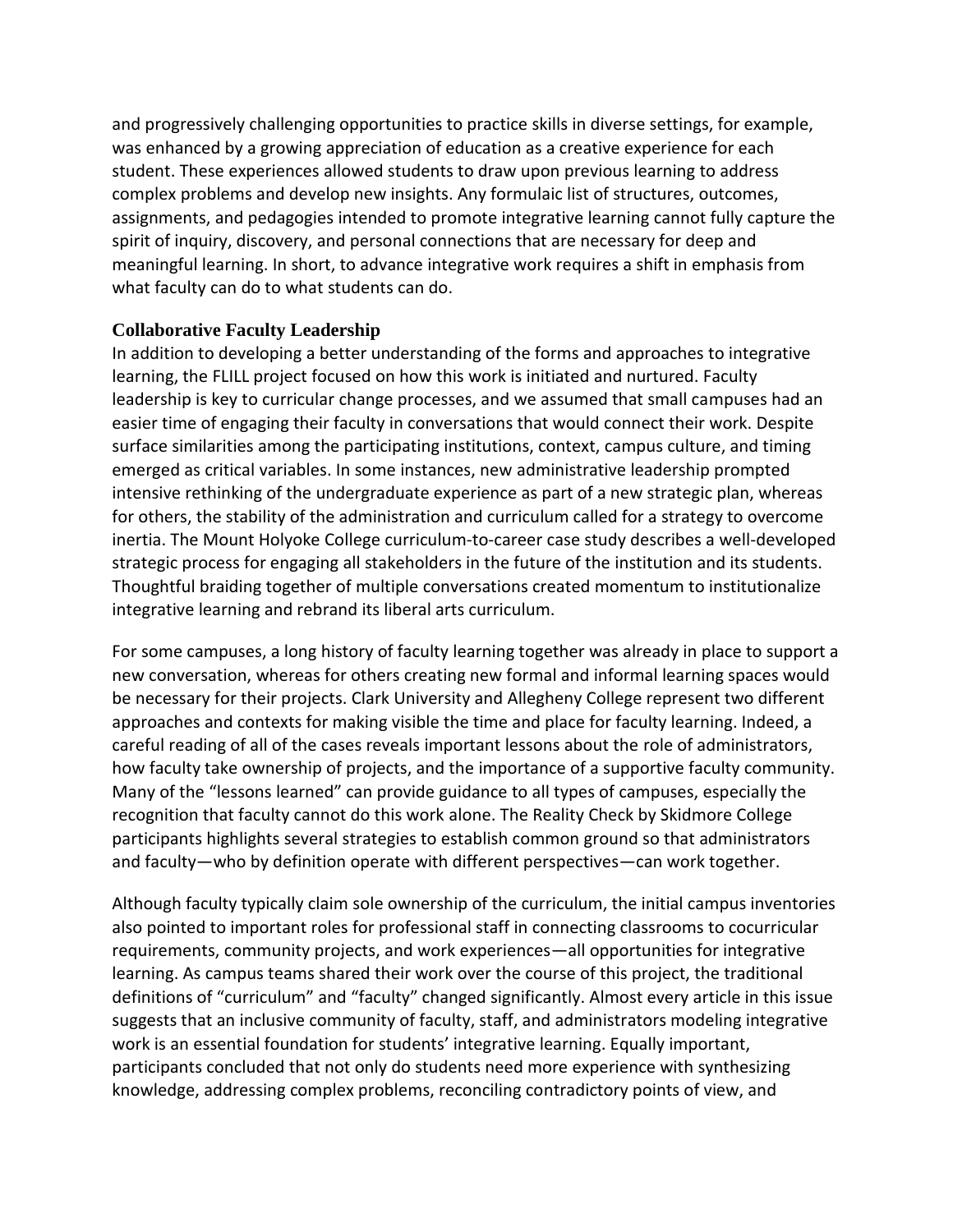engaging in personal reflection, but, also, so do those who educate and support them. Yet, as noted in the Carleton College case study, learning together, sharing expertise, questioning assumptions, and constructing creative approaches takes time, trust, and risk taking. While there are no shortcuts, both the Spelman and Clark cases demonstrate how shared texts and tools can facilitate collaborative faculty work.

#### **Approaches to Developing and Sustaining Faculty Leadership**

This project revealed some of the challenges in both extending integrative learning as well as developing and sustaining faculty leadership. Whereas hundreds of campuses have adopted some version of the AAC&U LEAP Essential Learning Outcomes—knowledge of human cultures and the physical and natural world, intellectual and practical skills, personal and social responsibility, and integrative and applied learning—somehow, integrative learning often lacks the specific curricular frameworks, centers, or leadership needed to make it evident on campuses.

In addition, there are some invisible barriers that do not exist for implementing the other outcomes. First, despite having been identified as institutions where integrative learning was taking place, participants in this project realized that the term at best had multiple meanings on their campus and at worst had no meaning at all. Faculty were more comfortable with terms such as interdisciplinary, connected, and experiential. Several of the cases demonstrate the importance of clear communication and common language. Second, it was not clear who "owns" integrative learning, and participants often questioned whether they had the authority to cross boundaries of disciplines and units. And yet boundary-crossing is essential for extending integrative learning beyond a few isolated initiatives. Ultimately, the faculty in the project saw themselves not as leaders but as facilitators or co-learners in working with their colleagues, and consequently they were able to promote collaboration outside of traditional hierarchical and department-bound relationships.

When describing their collaborative approach, several of the cases reveal the value of diverse membership in work groups. Broad participation, however, calls for skilled leadership or facilitation to encourage careful listening, negotiate differences of opinion, and support relationship building in order to accomplish designated tasks. The case studies illustrate how essential personal relationships are for introducing new ideas and creating safe spaces for faculty learning in addition to the more formal professional development opportunities designed to build faculty capacities. Furthermore, as the participating teams move forward with their respective projects, they understand the need for their institution and their colleagues to adapt—including by developing clearer communication strategies and more innovative faculty leadership—because the challenge of sustaining the work is just as great as getting it started.

Ultimately, we learned that providing more opportunities for more students to understand their education as a whole does not mean campuses have to start from scratch. Institutions that are built on the enduring premise that liberal education prepares students for active and meaningful citizenship, careers, and lifelong learning often have strong foundations of integrative learning already established. What is crucial, however, is what administrators,